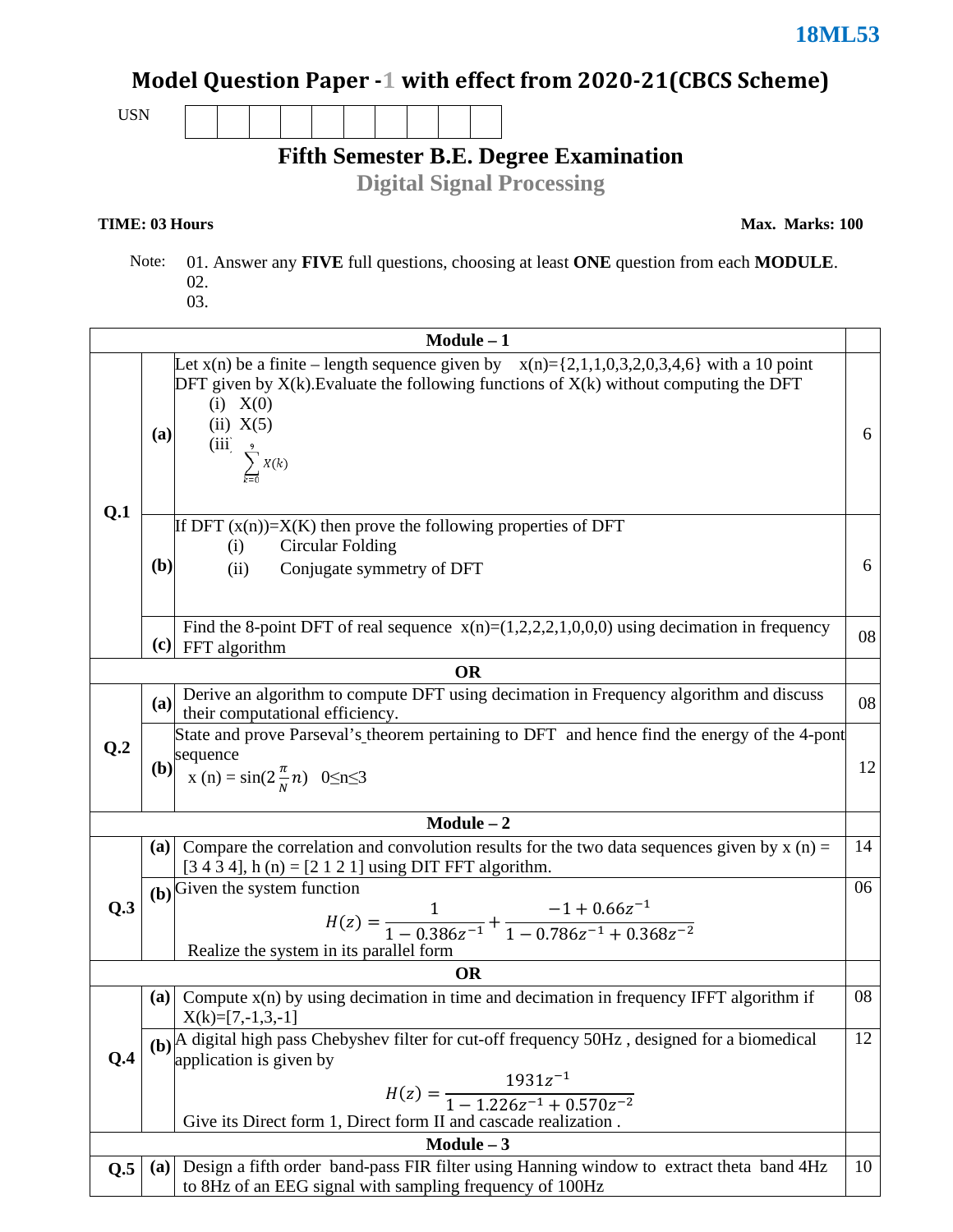## **18ML53**

|              | <b>(b)</b>                                                                                                                                                                                                                                                                                                                                                                                                   | Show that FIR filter exhibits a linear phase response for even symmetry of $h(n)$ and give 10                                                            |    |  |  |  |  |  |  |
|--------------|--------------------------------------------------------------------------------------------------------------------------------------------------------------------------------------------------------------------------------------------------------------------------------------------------------------------------------------------------------------------------------------------------------------|----------------------------------------------------------------------------------------------------------------------------------------------------------|----|--|--|--|--|--|--|
|              | the corresponding frequency response function                                                                                                                                                                                                                                                                                                                                                                |                                                                                                                                                          |    |  |  |  |  |  |  |
| <b>OR</b>    |                                                                                                                                                                                                                                                                                                                                                                                                              |                                                                                                                                                          |    |  |  |  |  |  |  |
|              | (a)                                                                                                                                                                                                                                                                                                                                                                                                          | A low pass filter has the desired frequency response                                                                                                     | 10 |  |  |  |  |  |  |
| Q.6          | H <sub>d</sub> (e <sup>jo</sup> )=<br>$\begin{cases} e^{-j3\omega} & 0 \le  \omega  \le \frac{\pi}{2} \\ 0 & \frac{\pi}{2} \le  \omega  \le \pi \end{cases}$                                                                                                                                                                                                                                                 |                                                                                                                                                          |    |  |  |  |  |  |  |
|              |                                                                                                                                                                                                                                                                                                                                                                                                              | Determine h(n) using frequency sampling technique and find the magnitude response<br>function of the designed filter                                     |    |  |  |  |  |  |  |
|              | Using a rectangular window technique design a LPF with passband gain unity cutoff 10<br><b>(b)</b><br>frequency of 1000Hz and working at a sampling frequency of 5kHz. The length of the<br>impulse response should be 7                                                                                                                                                                                     |                                                                                                                                                          |    |  |  |  |  |  |  |
|              |                                                                                                                                                                                                                                                                                                                                                                                                              | $Module - 4$                                                                                                                                             |    |  |  |  |  |  |  |
| Q.7          | A digital filter is required to pre-process raw fetal electrocardiogram (ECG data) that is<br>(a)<br>the electrical activity of the heart, Baseline sways the movement artefacts tend to<br>occupy the frequency range 1-15Hz. Design a digital high pass butter-worth filter to<br>remove the baseline wander with pass band gain 3dB and stop band attenuation of 20<br>dB.<br>Use Bilinear transformation |                                                                                                                                                          |    |  |  |  |  |  |  |
|              | Describe the features of the magnitude response of the Chebyshev filters and the<br>( <b>b</b> )<br>characteristics of Chebyshev polynomial and derive an expression for the order of the<br>Chebyshev filter                                                                                                                                                                                                |                                                                                                                                                          |    |  |  |  |  |  |  |
|              |                                                                                                                                                                                                                                                                                                                                                                                                              | <b>OR</b>                                                                                                                                                |    |  |  |  |  |  |  |
| Q.8          | (a)                                                                                                                                                                                                                                                                                                                                                                                                          | Compare the characteristic features of following filters<br>Butterworth and Chebyshev filters<br>(i)<br>IIR and FIR filters<br>(ii)                      | 08 |  |  |  |  |  |  |
|              | (b)                                                                                                                                                                                                                                                                                                                                                                                                          | Derive an expression for the order and cut-off frequency of Butterworth filter.                                                                          | 08 |  |  |  |  |  |  |
|              | Given the transfer function $H(s)$ of an analog filter, find its corresponding digital<br>06<br>transfer function which is suitable for filtering a biomedical signal using bilinear<br>(c)<br>transformation.<br>$4s^2 + 10s + 8$<br>choose $T=0.2$ sec<br>H(s)= $\frac{43+25}{(s^2+2s+3)(s+1)}$                                                                                                            |                                                                                                                                                          |    |  |  |  |  |  |  |
| $Module - 5$ |                                                                                                                                                                                                                                                                                                                                                                                                              |                                                                                                                                                          |    |  |  |  |  |  |  |
|              | (a)                                                                                                                                                                                                                                                                                                                                                                                                          | Illustrate the need of multirate signal processing.                                                                                                      | 05 |  |  |  |  |  |  |
| Q.9          | ( <b>b</b> )                                                                                                                                                                                                                                                                                                                                                                                                 | Explain why interpolation is generally followed by a low pass filter                                                                                     | 05 |  |  |  |  |  |  |
|              | $\left( \mathbf{c} \right)$                                                                                                                                                                                                                                                                                                                                                                                  | With a neat block diagram explain the working of adaptive noise canceller and derive 10<br>the filter coefficient updating equation using LMS algorithm. |    |  |  |  |  |  |  |
| <b>OR</b>    |                                                                                                                                                                                                                                                                                                                                                                                                              |                                                                                                                                                          |    |  |  |  |  |  |  |
|              | (a)                                                                                                                                                                                                                                                                                                                                                                                                          | What is meant by aliasing in decimation process? Explain how it is avoided.                                                                              | 10 |  |  |  |  |  |  |
| Q.10         | Derive the filter coefficient updating equation using RLS algorithm.<br>(b)                                                                                                                                                                                                                                                                                                                                  |                                                                                                                                                          |    |  |  |  |  |  |  |